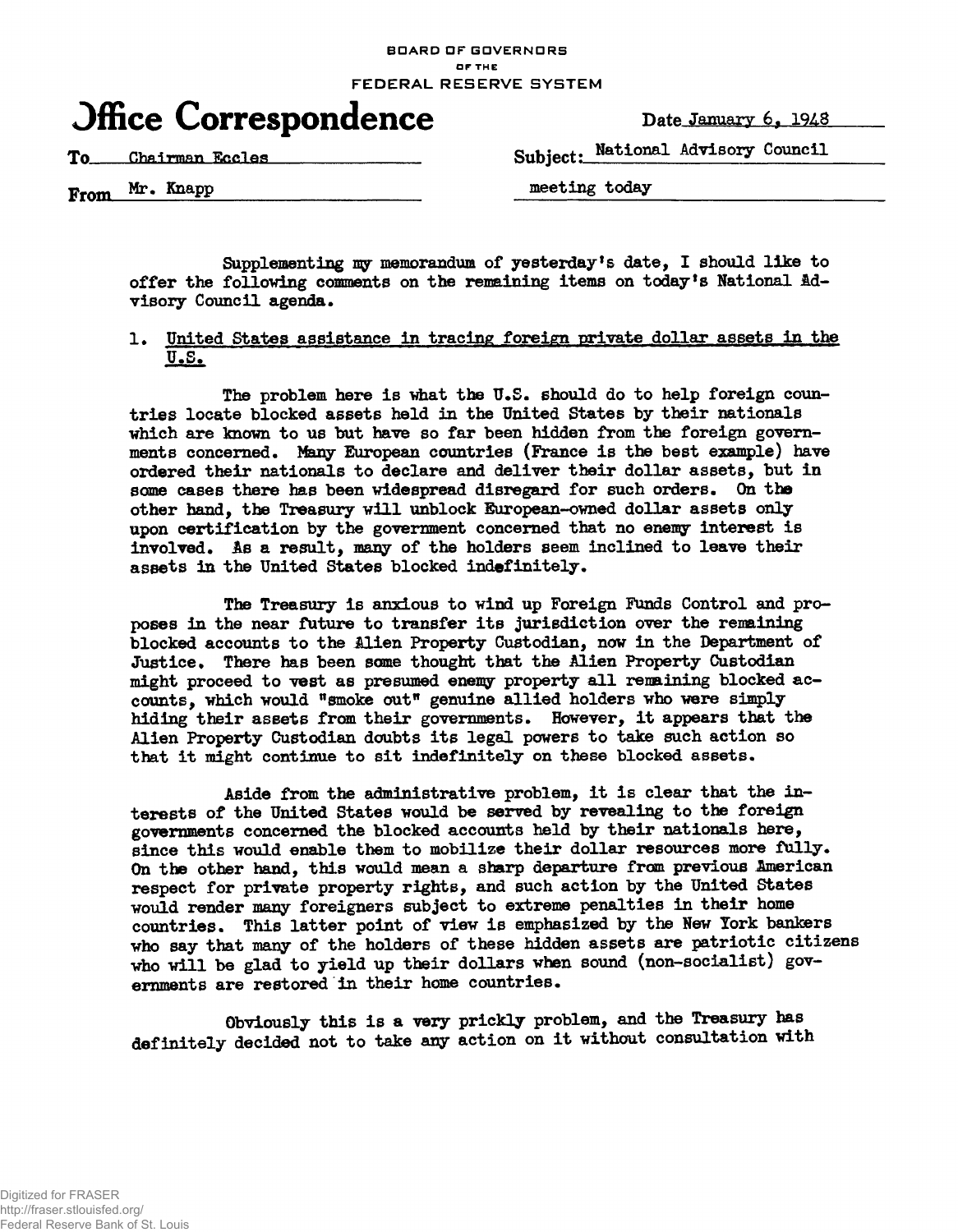**Congress. The Treasury does feel, however, that some recoamendation should be made to the Congress, preferably with the approval of the N.A.C., and I believe it will today propose a recommendation to the effect that the U.S. should disclose to foreign governments participating in the European Recovery Program the blocked assets held by their nationals in the United States.**

**This Blatter has received a considerable amount of discussion in the H.A.C. Staff Committee, but through pressure of other business has not been pursued to a definite conclusion. In fact, most of the other agencies have really tried to duck the issue and have left the matter to Treasury** and ourselves.

**On our part, we have discussed this matter with the Hew York Bank in our Staff Group on Foreign Interests and have had the benefit of Mr. Sproul<sup>f</sup>s letter to Secretary Snyder on the subject (copy sent to you by Mr. Sproul on October 22, 1947). In general, the Federal Reserve staff people agree with Mr. Sproul<sup>f</sup>s position that (l) these blocked dollar assets should somehow be pat at the disposal of the foreign countries concerned, but that (2) if possible, we should not reveal information concerning the identity of the holders or, if forced to this action, should seek to have them granted some kind of an amnesty. In an attempt to reconcile these objectives, we have spent a considerable amount of time in exploring Hrick schemes\* which would make the assets available to the foreign governments without revealing the identity of the holders. However, we have been unable to convince the Treasury of the feasibility of any of these schemes. Personally I do not believe that the Treasury has given adequate study to such compromise proposals!/ but they feel strongly that** they should go ahead with a recommendation for disclosure.

**Under the circumstances, I would recommend acceptance of this proposal subject to suitable arrangements being made for amnesties in the foreign countries concerned. It appears that most of the foreign governments concerned would be quite willing to grant such amnesties as a price for U.S. cooperation.**

## 2. Estimates of aid required for first fifteen months of European Recovery **Program**

**The National Advisory Council will be asked this afternoon to endorse the work of the interdepartmental expert committees which have worked on the I.E.P. estimates in the following terms:**

**<sup>1/</sup> I have just been informed that the International Bank will put forward some kind of a compromise proposal at this afternoon's meeting.**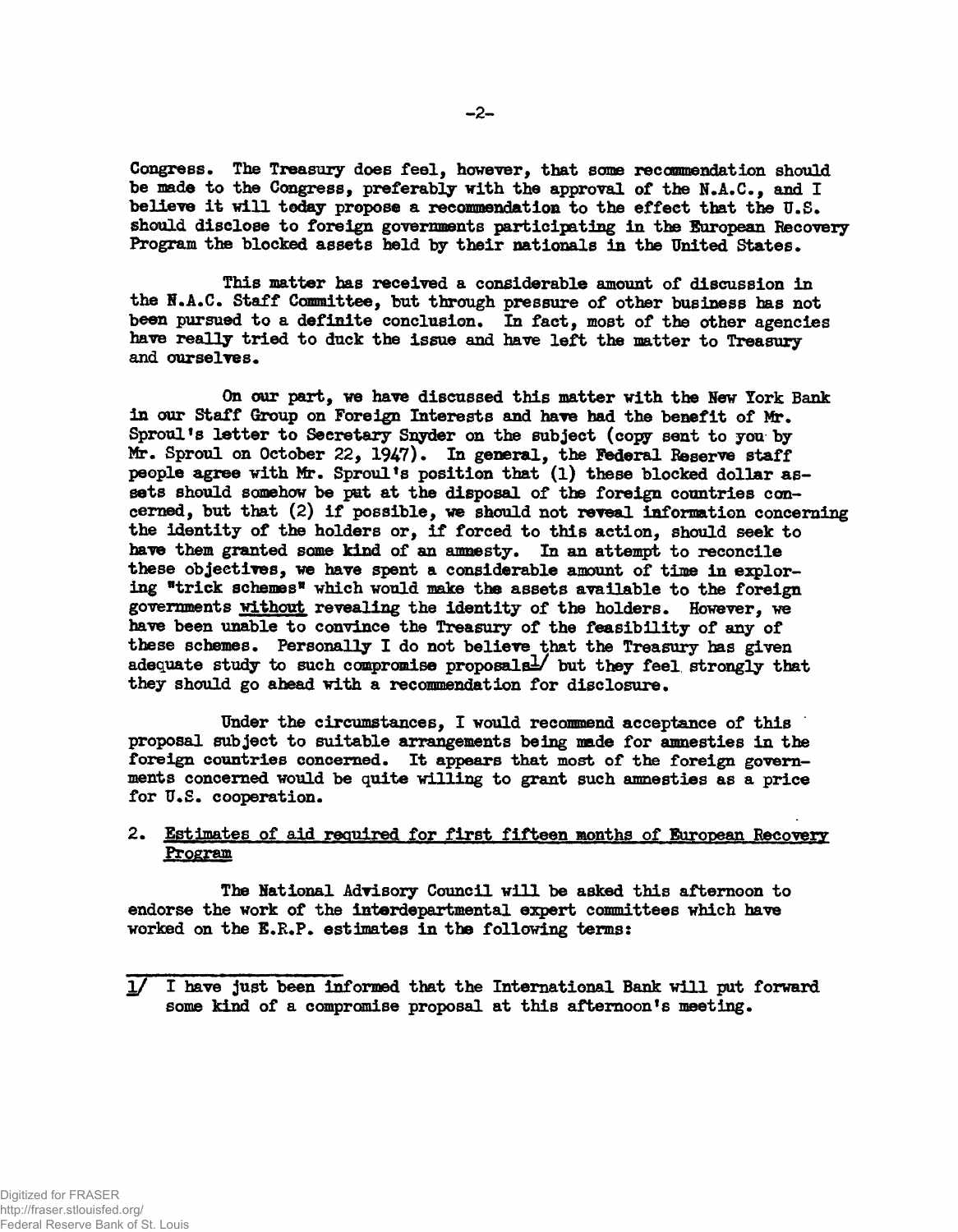**\*The National Advisory Council Is satisfied that these procedures (i.e. the procedures followed by the coamittees) are sound, and has concluded that the recommended amount** (i.e. 6.8 billion dollars for the fifteen months ending June **30, 1949) is needed to achieve the objectives of the Program."**

**I fully appreciate the difficulty which you will find in joining in such an action in view of the present state of your knowledge concerning this technical work. However, I should like to give you the following explanation of the basic assumptions and methods by which this figure lms been derived.**

**The basic assumptions have been:**

**(1) That the countries concerned will use their best efforts to maximize their own production and to di**rect it toward meeting their essential needs;

**(2) That the intended levels of consumption (standard of living) will be no higher than required to avoid social unrest and to offer adequate incentives to the working population; and**

**(3) That the investment programs will be appropriately designed to increase productivity and to restore the economies to a self-supporting basis by the end of the recovery period.**

**Account has also been taken of the availability of supplies for Europe.**

**On this basis, a calculation has been made of the balance of payments deficit of each country. Ifext it has been assumed that the European countries can find ways and means to meet their deficit with the world outside the Western Hemisphere (except to a limited extent in the case of Germany).**

**The final calculation on the need for United States assistance is as follows:**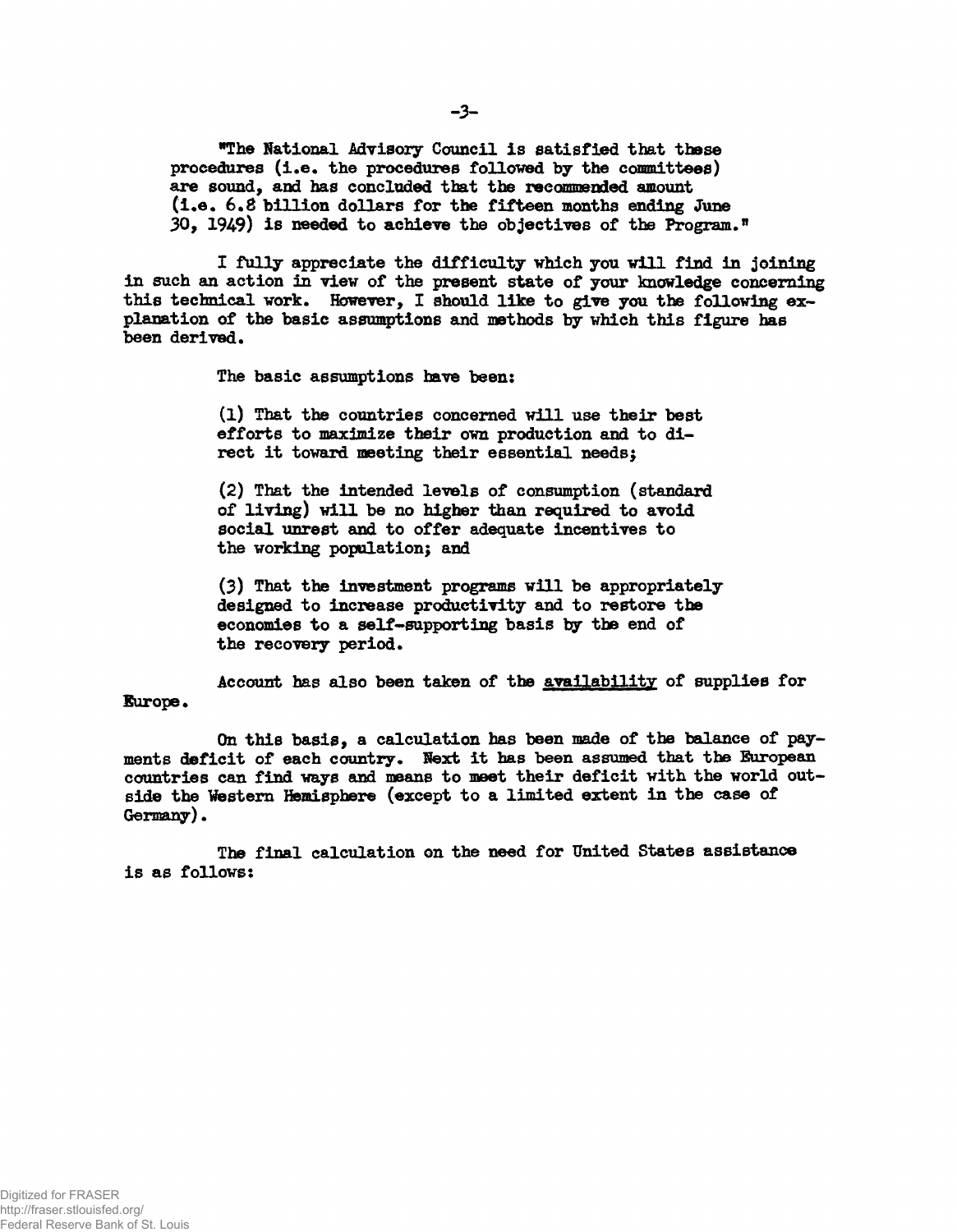|                                                                                                                                                                                                                                            | 15 months<br>April 1, 1948 to June 30, 1949<br>(in millions of dollars) |
|--------------------------------------------------------------------------------------------------------------------------------------------------------------------------------------------------------------------------------------------|-------------------------------------------------------------------------|
| Deficit with Western Hemisphere<br>Portion of German deficit with                                                                                                                                                                          | 8,527                                                                   |
| Eastern Hemisphere<br>Total to be financed                                                                                                                                                                                                 | $\frac{200}{8,727}$                                                     |
| Means of financing<br>(1) From sources other than new<br>U.S. Government assistance<br>(a) International Bank and other<br>sources in $U.S.$<br>(b) Credits from other Western<br>Hemisphere countries<br>(c) Payments in cash<br>Subtotal | $\frac{700^{2}}{700^{2}}$<br>$\frac{85^{3}}{1,285}$                     |
| (2) From new U.S. Government<br>assistance                                                                                                                                                                                                 |                                                                         |
| (a) for procurement in $U.S.$<br>(b) for procurement in other                                                                                                                                                                              | 4,627                                                                   |
| Western Hemisphere<br>(c) for German procurement                                                                                                                                                                                           | 2,615                                                                   |
| in Eastern Hemisphere<br><b>Subtotal</b>                                                                                                                                                                                                   | $\frac{200}{7,442}$                                                     |
| Total financing                                                                                                                                                                                                                            | 8,727                                                                   |

 $1/$  My own breakdown of this figure is as follows: International Bank 300 million; unutilized balances of previous Export-Import Bank credits 140 million; private investment 60 million.

2/ Ify own breakdown is 350 million for Canada and 350 million for Latin America (mainly Argentina).

2/ Deficit of Portugal. Two other countries, Turkey and Switzerland, are not expected to have a deficit with the Western Hemisphere, and hence they also will not be receiving aid.

It is proposed that the total amount of  $U.S.$  Government assistance for this period be provided as follows: 822 million dollars by appropriation to the Department of the Army for German disease and unrest imports, and 6.6 billion dollars by appropriation to the new E.R.P. agency (which will cover